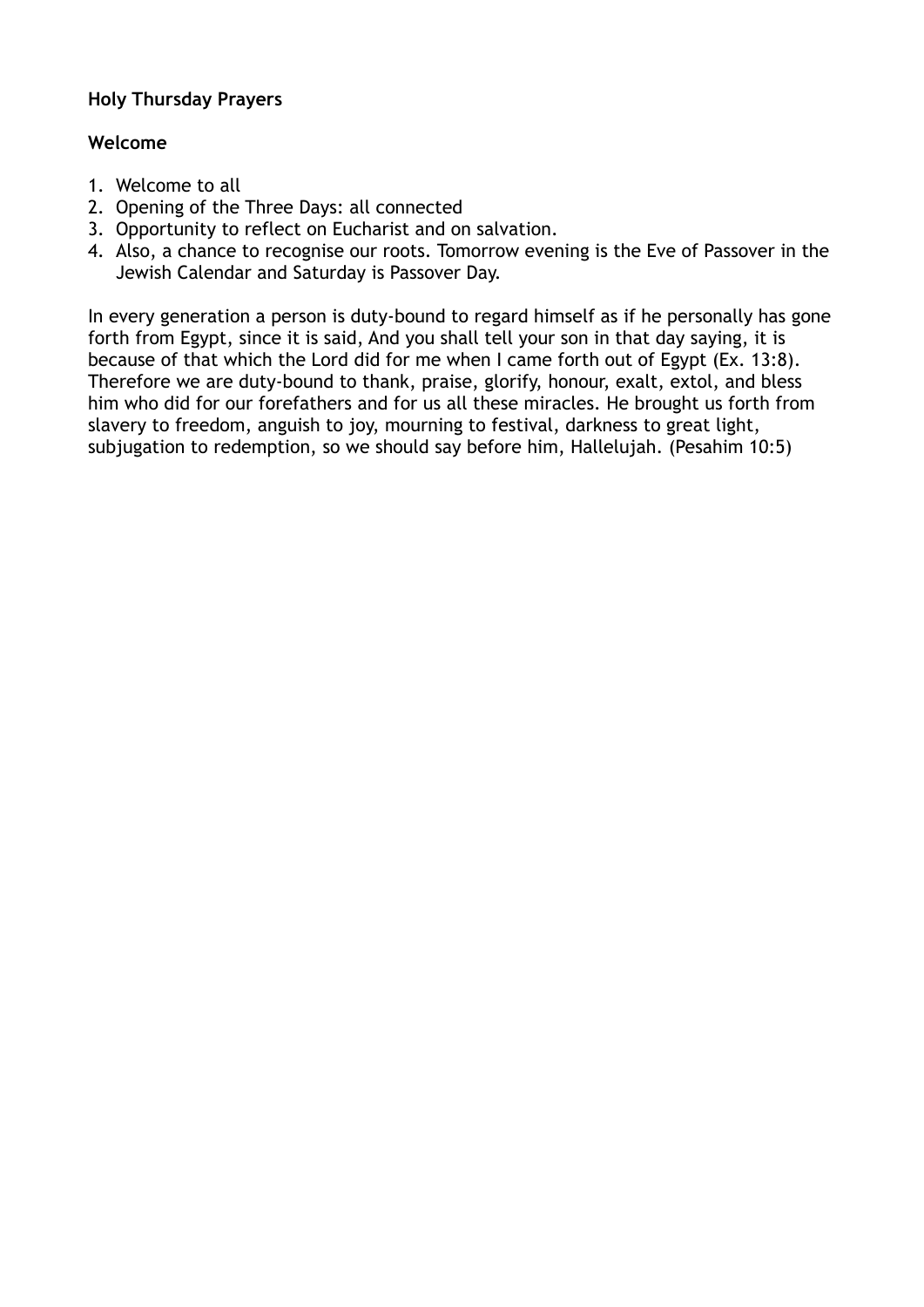# **Opening Prayer**

O God, in the fullness of time you revealed your love in Jesus the Lord. On the eve of his death, as a sign of your covenant, he washed the feet of his disciples and gave himself as food and drink. Give us life at this sacred banquet and joy in humble service, that, bound to Christ in all things, we may pass over from this world to your kingdom, where he lives with you now and always in the unity of the Holy Spirit, God for ever and ever.

## **Offertory Prayer**

Lord God, make us worthy to celebrate this holy eucharist, for as often as this sacrifice is offered in remembrance of your Son, the work of our redemption is accomplished. We ask this through Jesus Christ our Lord.

## **Preface**

It is truly right and just, our duty and our salvation, always and everywhere to give you thanks, holy Father, almighty and eternal God, through Jesus Christ our Lord. He is the true and eternal priest, who founded this memorial of his unending sacrifice. He gave himself to you as victim for our deliverance, and commanded us to make this offering in his memory. As we eat his body, given for us, we grow in strength. As we drink his blood, poured out for us, we are washed clean. And so, with angels and archangels, with all the heavenly host, we proclaim your glory and join their unending chorus of praise:

# **Communion Prayer**

Almighty God, the supper that your Son left us this night sustains our life on earth; grant that our hunger may be fully satisfied in the everlasting banquet of heaven. We ask this through Jesus Christ our Lord.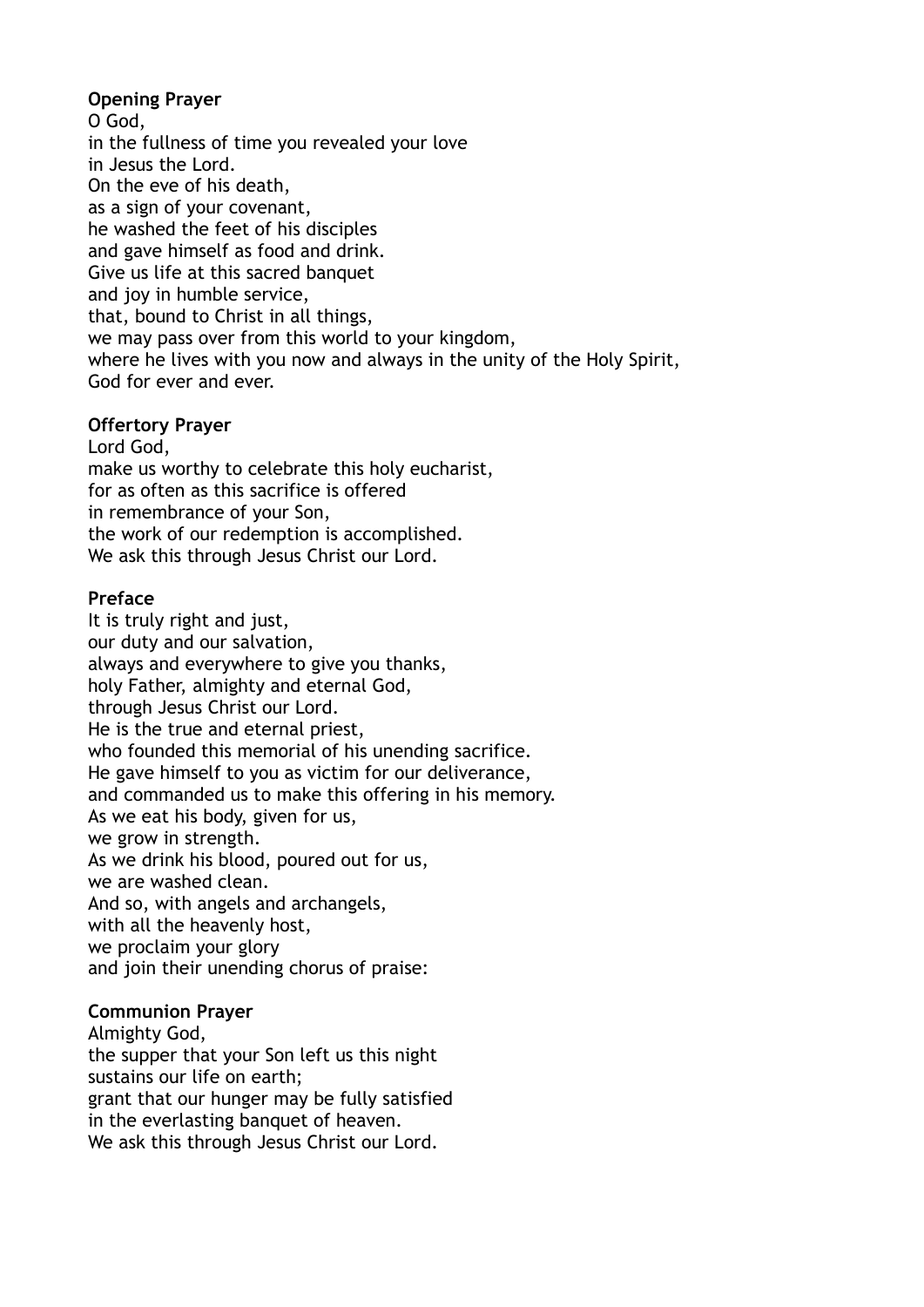#### **Donnybrook: Holy Thursday** The 14th of April 2022

#### **Welcome**

We have heard the Gospel of the washing of the feet and we have contemplated a reenactment. You might wonder what could be plainer then the message of the washing of the feet? Perhaps in the back of our minds, we have one of these remarkable pictures of Pope Francis washing the feet of people in a hospital or in a jail in Rome. As a sign of sincere humility, the Bishop of Rome not only washes their feet but kisses the the instep of each person. Of all the titles borne by the bishop of Rome, surely the most eloquent is *servus servorum Dei*.

#### **Topic**

Could there be more to it, if we looked more deeply? I believe there is and in a way which can help us directly today, both as individuals and as a community of faith.

#### **Steps**

There are, as you know, four accounts of the Lord's Supper in the New Testament. The earliest of these is in the first Letter of Saint Paul to the Corinthians, as we just heard. The other three are in the gospels of Mark, Matthew and Luke. There is no Lord's Supper in the gospel of John. Instead of the Lord's Supper, John offers us the washing of the feet. It is clear enough in Paul, Mark, Matthew and Luke that the Lord's Supper interprets the destiny of Jesus: this is my body given, this is the blood of the covenant. A profound meaning is given to his death: it will be part of the new covenant and it would be for us. Using a very different gesture, in John's Gospel the washing of the feet also interprets the destiny of Jesus, pointing beyond the obvious moral example to something deeper.

We can see this from this evening's Gospel in two ways. In the opening paragraph, we heard the important words "he always loved those who were his own in the world but now he showed how perfect his love was." In our translation, it says he got up from the table and removed his outer for a garment. In the original Greek, the words used are freighted with meaning. It does not say he got up and removed but rather he rose and laid down. These are the very words used in this gospel to speak of Jesus laying down his life and rising to new life.

This is part of a bigger picture. Tomorrow, we will hear the Passion according to John. A summary of that Gospel's teaching might put it like this: the creator God has healed humanity of death by sending his Son in an act of self-emptying and loving service setting us free from the power of sin and death. God's loving therapy is a new Passover and a new creation enacted in us by the Holy Spirit.

If this all-too-compact summary is true then it quite different picture comes into focus. In the tradition we were taught to think of Jesus' death as a price paid to an angry God for Adam's sin. John's gospel teaches the diametrical opposite. Instead, Jesus' death is the disclosure of the astonishing love of God who has come to serve us no less, a breathtaking reversal of roles. This is an extraordinary claim to make about God and one made only by the Christian faith. Only the Christians are saying that God came this close to us in fragility, suffering and death to disclose his breath-taking love. Hence the deeper meaning of he washing of the feet.